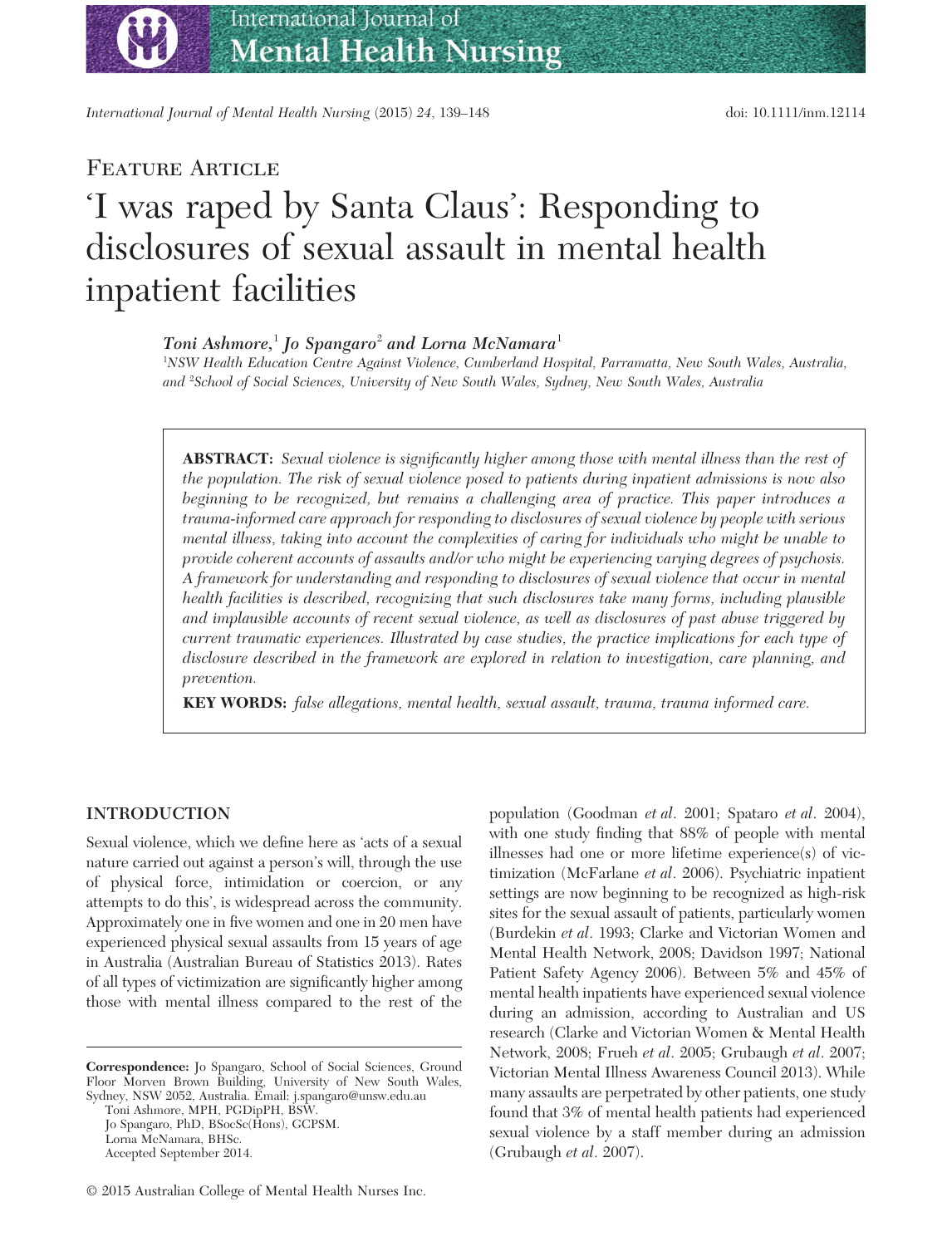Growing recognition of this problem has prompted the introduction of policies and training for mental health staff (Lawn & McDonald 2009; National Patient Safety Agency 2006; Read *et al*. 2007; Stenius & Veysey 2005). In the Australian State of New South Wales (NSW), the Health Department has introduced guidelines for inpatient units (NSW Department of Health 2013), and statewide training (Education Centre Against Violence 2013). These measures reflect the growth of trauma-informed care models that recognize the links between prior trauma and mental illness (Elliott *et al*. 2005; Harris & Fallot 2001; Kezelman & Stavropoulos 2012), and with which this paper aligns.

Despite such initiatives, many mental health professionals report lacking skills and confidence to respond to patient disclosures of sexual assault in the inpatient environment, even those that are coherent and supported by evidence (McLindon & Harms 2011). Challenges include patient capacity to consent, doubts about the reliability of accounts by those in psychotic states, as well as legal implications of incidents, particularly in cases where the reported assailant is a staff member. The situation is compounded by the considerable barriers that patients face in making such disclosures. Relationships between patients and staff members are often known to be hierarchical, with health professionals holding positions of power over patients (Laugharne & Priebe 2006). Cultures of silence, fear, and discipline in institutional settings, including inpatient facilities, can prevent action from being taken, even when staff members identify and report assaults (Clark & Fileborn 2011; Davidson 1997). This can result in patients remaining at risk from perpetrators, when they are not recognized as dangerous. Alternatively, health professionals might believe allegations, but minimize the impact on patients (National Patient Safety Agency 2006). It has been long established that such minimization increases the likelihood of traumatic reactions (Burgess & Holmstrom 1985). Responding to any disclosure of institutional sexual assault is confronting. Compounding this is the lower likelihood that psychiatric inpatients can provide coherent accounts of incidents because of their illness. In such situations, managers are called on to simultaneously ensure appropriate support to a disclosing victim, address patient safety, and determine whether a recent assault has occurred in the facility, attending to legal implications. This situation poses potentially-competing interests, and health professionals require clear guidance on how to respond.

Advances in understanding traumatic memory foreground this paper. Herman's (1997) proposed diagnosis of complex post-traumatic stress disorder recognized the effects of persistent and repeated traumatic experiences. The work of van der Kolk (1994), among others, established that trauma interferes with conscious recall of experience, but not the memory system that controls emotional responses and sensorimotor sensations. This results in traumatic memories continuing to exist in dissociative states that might be re-experienced (Meares 2012; Van der Hart *et al*. 1993). Some commentators remain sceptical of the possibility that memories might be completely dissociated and then re-experienced. The postulation of false memory syndrome by an advocacy group for those accused of past sexual abuse has created ongoing controversy, although a review of the evidence for this syndrome suggests that it lacks general acceptance in the mental health field, and is based on faulty assumptions (Dallam 2002).

This paper does not attempt to address the investigative response to plausible allegations of sexual violence in mental health facilities, which is addressed elsewhere (e.g. Lawn and McDonald 2009, NSW Department of Health 2013). Instead, it focuses on an area not previously addressed in the literature, that is, disclosures of assault that are implausible or incoherent due to patients being in a psychotic or traumatized state. A logical path is provided, to assist health professionals to determine what has occurred, including a framework for responding protectively to address and prevent sexual violence and the retraumatization of patients. We recognize that under most protocols, investigation is not undertaken by clinical staff. The purpose is to provide tools to clinical staff to ensure that allegations are not minimized, and that accounts are taken seriously, which should include documenting, reporting to senior staff, and instigating an investigation. The paper draws on the authors' combined 43 years of experience at the interface of sexual violence and mental health, including participation in policy, investigation, care, and prevention responses.

## **FRAMEWORK OF DISCLOSURES OF SEXUAL VIOLENCE BY MENTAL HEALTH PATIENTS**

When disclosures of sexual violence are made by those with a mental illness, they are often not made in plausible terms, and it can be difficult to determine whether allegations are delusional or not. In our experience, many such allegations have been dismissed on this basis. As outlined, the lack of coherence of the disclosure, however, does not correlate to the lack of veracity of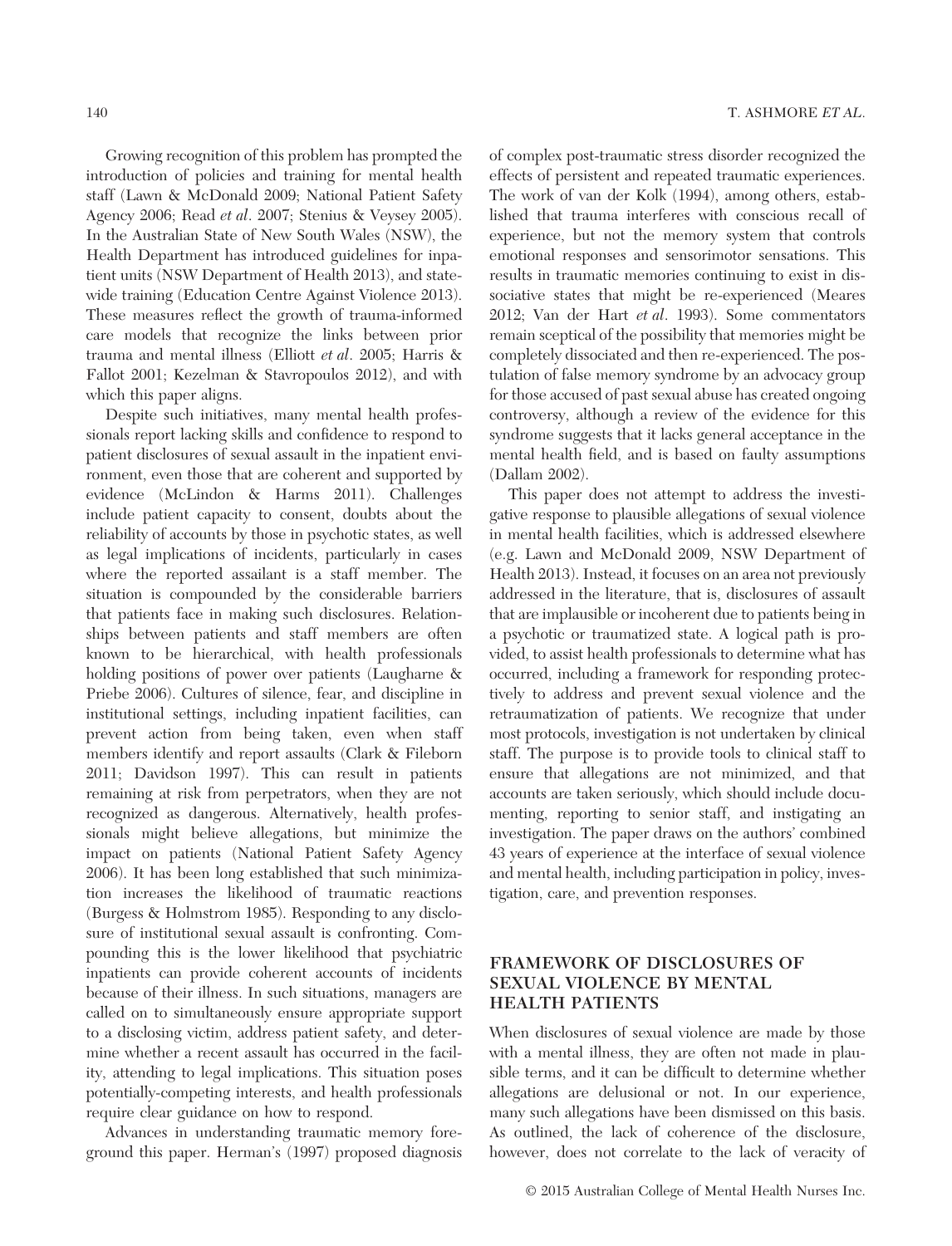the account, due to dissociation during the event and subsequent fragmentation of memories (Hardy *et al*. 2009).

The proposed framework provides a structured process to guide responses to disclosure, assisting to understand the nature of the complaint, working in a logical sequence from most-likely to least-probable scenario. This framework is not a hierarchy in which some patient disclosures are valued more highly than others, but recognizes the considerable challenges faced by health and investigative professionals responding to accounts given by those with mental illnesses in distinguishing events that have happened in real time from those which might be historical or represent triggered memories. The framework provides the means to consider the likelihood of each type of disclosure in order, before moving to a determination that an allegation is unfounded.

As illustrated in Figure 1, we identify five disclosure types. Each type might be either plausibly or implausibly made. Plausible accounts are coherent first-person accounts in circumstances that appear possible and logical, and usually include at least one of the following: an alleged assailant who was present at the stated time and location, witnesses to the event or surrounding circumstances, or a past history of sexual misconduct by the offender. Alternatively, the accounts might be implausible: unclear, lacking credibility, or suggesting circumstances that appear improbable or impossible. The five disclosure types are described in turn, followed by a case example.

#### **Recent sexual assault**

The first type of disclosure in the framework, if a disclosure is made at all, is recent sexual assault. In fact, sexual violence is a universally underdisclosed crime, with only six out of 10 women who experience it as adults seeking advice or support for their experience (Australian Bureau of Statistics 2013). This is compounded for mental health patients, for whom additional barriers to disclosing include dissociative amnesia; stigma; self-blame; dependency on the offender; and fear of disbelief, being perceived as homosexual, or of the offender (Davidson 1997; McLindon & Harms 2011). Physical or somatic reactions or witness accounts are the most common means by which staff are alerted to an incident. In our experience, even plausible disclosures are often met with disbelief. Three main reasons for this are: (i) most professionals are distressed to believe that such an event could occur under their care, and many doubt this could be a possibility; (ii) many individuals, including health professionals, have

insufficient knowledge about the extent and nature of sexual violence. Erroneous beliefs that sexual violence is rare, that victims are responsible for assaults, that allegations are frequently fabricated, and that true victims will always manifest certain reactions, all serve to jeopardize professional responses and thorough investigation; and (iii) disclosures might also be discounted or rendered invisible if they are made by patients who respond in unexpected ways because of their mental illness (Davidson 1997).

More commonly, when assaults have occurred, disclosures are made in implausible terms, and as a result, are even more likely to be dismissed. It is difficult for mental health professionals to take seriously disclosures that do not appear to make sense. Allegations might, on first encounter, appear to be implausible because the assault has occurred in a short period of time or within close proximity of patients or staff. The reality based on our experience is that assaults can occur on patients placed on 10-min observations. Disclosures also appear implausible when they include inconsistent or apparently fantastic elements, as illustrated in Case study 1. Accounts in which the alleged assailant was not present at the time or other described details are incorrect are not unusual, however, and do not negate the substance of the allegation. Such accounts are better understood with reference to the literature on the impact of trauma on the consolidation of explicit memory (Rothschild 2000; van der Kolk 1994), which notes that recall of traumatic events might exclude important data, such as time or even the identity of an offender, if not encoded in memory. As reported by the patient, however, such a disclosure might seem bizarre and implausible.

## **Case study 1: Recent sexual assault, implausibly described**

After spending 2 weeks in an acute inpatient unit in a psychotic state, Jay had been moved to subacute care, as she began to stabilize. Several days later, Jay returned to the unit after walking in the hospital grounds in a distressed state and told the nurses she had been 'raped by Santa Claus'. Staff assumed this was a regression of her psychosis, and initially dismissed her account. Following further investigation, eye witnesses reported seeing Jay with a groundsman who had a long white beard like Santa Claus. He was also recalled as wearing a red shirt that day. When confronted with this information, the groundsman admitted to having sex with Jay.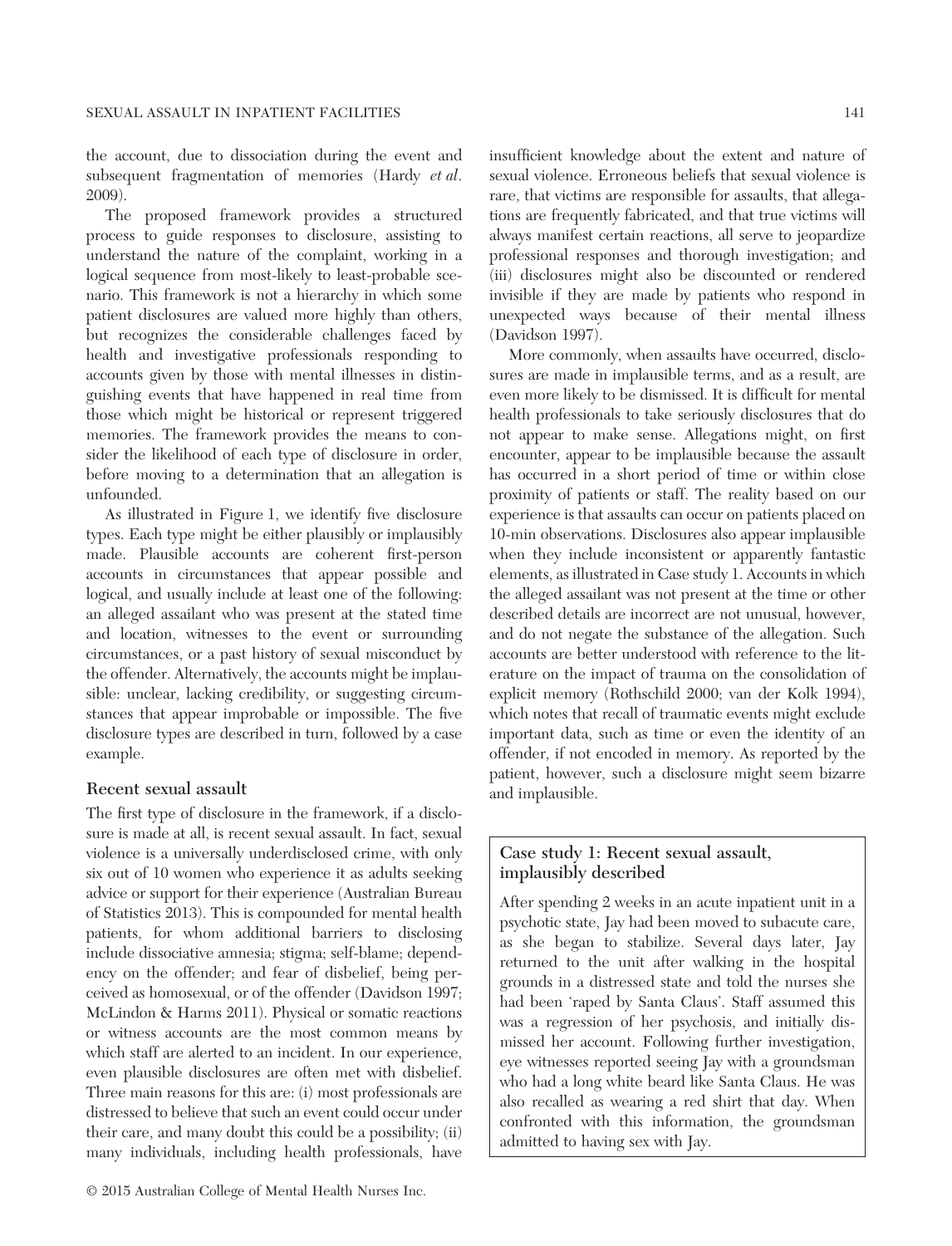



# **Triggered disclosures of past sexual assault**

If a recent sexual assault can be excluded from having occurred, progressing sequentially through the framework, we suggest the next most likely possibility is a 'triggered disclosure', in which the patient has been

subjected to an assault at an earlier time, memories of which are reactivated and reported by the patient as if they had only recently occurred. Traumatic triggers are activated by cues from sensory experiences that stimulate states, such as terror or increased heart rate, with or without the conscious awareness

© 2015 Australian College of Mental Health Nurses Inc.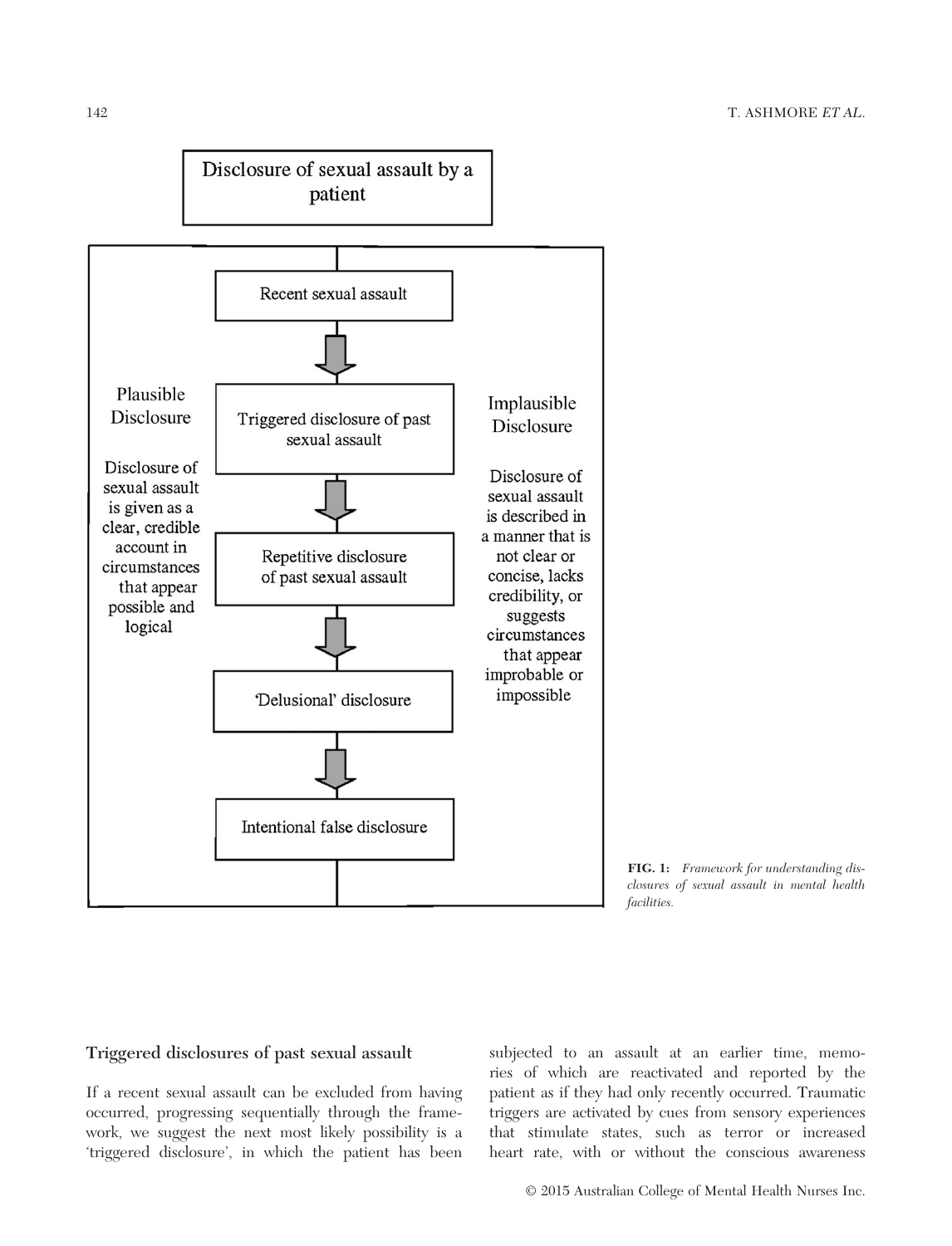of the triggering or its origin (Rothschild 2000; Williams 2006). Common traumatic triggers for past sexual assault include confined spaces, personal scents, and proximity to a person with similar physical characteristics to a past offender. As with recent sexual assault disclosures, accounts might be plausible or implausible, providing few clues to as to the veracity or timing of events. Case study 2 provides an example.

## **Case study 2: Triggered disclosures of past sexual assault**

Alannah had been admitted 4 days previously to an acute inpatient unit following a suicide attempt. This was her first mental health admission. Alannah was often angry, but on this instance her behaviour escalated to the point of hitting one of the nurses and banging her head against a wall. She was physically restrained and placed in seclusion for 5 hours. In the days that followed, Alannah often appeared to be in a world of her own and had trouble relating to others, suggesting she was dissociating. She reported that when in seclusion, she was sexually assaulted by several nurses.

Following a full investigation and debriefing, staff recognized that the unfamiliar locked inpatient environment; being surrounded by other unwell, aggressive patients; and deprivation of liberty had combined to escalate Alannah's fear and triggered the memory of being gang raped 5 years earlier.

## **Repetitive disclosures**

As depicted in Figure 1, the third type of disclosure in the framework occurs when a patient who has been subjected to a sexual assault in the past repeatedly discloses the same assault, as if it were a current event. We suggest that this might be an attempt by the patient to communicate an element of the trauma as a means of ensuring the assault is no longer secret or will not recur. Alternatively, repetitive disclosures might be a form of intrusive re-experiencing of the assault by the client. The repeated and unbounded nature of this type of disclosure, as illustrated in Case study 3, indicates the importance of the event to the patient, despite being a past event.

Emily was admitted to an acute inpatient unit four times in 1 year. On each admission, she told staff that she did not have a mental illness, but that she had been raped the previous day. On each occasion, the details of the assault in terms of location, assailants, and nature of assault were identical in every respect. She repeated the account of the assault to every team member on each shift and talked about the event at any opportunity. The repeated disclosures caused distress to some of the other young women in the unit. The team recognized that taking Emily's accounts seriously and acknowledging her distress in relation to her past sexual assault calmed her. This response resulted over time in a decrease in repetitive disclosures, as Emily felt heard and believed.

### **'Delusional' disclosures**

Having excluded the possibility that the situation constitutes any of the first three types of disclosure in the framework, the next possibility to be considered is of a disclosure of sexual violence by a mental health patient as 'delusional'. That is, the disclosure is a result of psychosis, and is not based on a recent or historical event. In our experience, this type of disclosure is less likely than the first three types, and caution must be taken in reaching this conclusion, given the difficulties in excluding a triggered disclosure of a past assault. For this reason, we use the term 'delusional, advisedly, denoting it with inverted commas, because the allegation might in fact be based on past events. Case study 4 provides an example.

# **Case study 4: 'Delusional' disclosures**

Cecily, 84 years old, was admitted to a general hospital after falling and breaking her hip. Following surgery, she reported that she had been abducted from her hospital bed and raped by men wearing masks. An investigation of staff, patients, and visitors present in the unit at the time was undertaken to ensure there were no times that abuse might have occurred. Clinicians spoke with Cecily about her fears and implemented actions to increase her sense of safety. Having excluded the possibility that sexual violence had occurred at that time, and taking into account age, prior mental state, and other manifested symptoms, post-general anaesthetic dementia was diagnosed.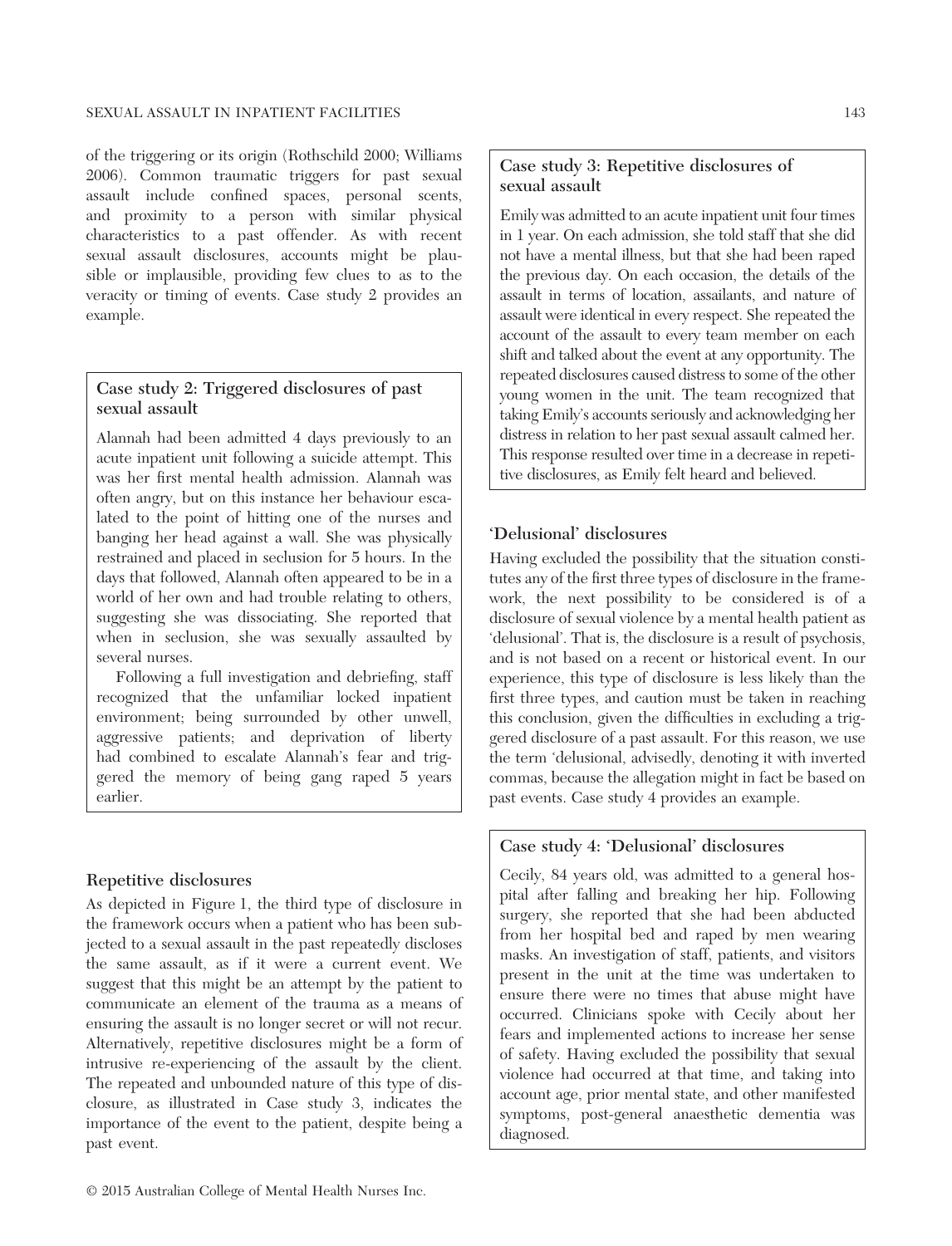### **Intentional false disclosure**

The fifth type of disclosure in our framework constitutes fabricated allegations, in which a patient deliberately concocts a false account of sexual violence. Although such allegations are often assumed to be malicious, they are better understood as being used instrumentally by patients to meet needs for which they can find no other avenue, such as transfer to another ward. Intentional false disclosures are anxiety inducing for staff, both those named as perpetrators, as well as their colleagues. Despite prevailing views that false allegations of sexual assault are common, robust data indicate that only 3% of reports to police are false (Rumney 2006). No figures specific to mental health settings are available; however, in our experience, this is the least common type of disclosure. For this reason, this possibility is placed in the framework as the last option to be considered.

## **Case study 5: Intentional false disclosure**

Stephen was an inpatient in an acute unit for 9 weeks after admission in a seriously psychotic state, with regular episodes occurring throughout his stay. He complained to the official visitor that he had been raped while watching a particular (and named) film in the TV room by a named staff member during a night shift. An investigation established that other staff had been present throughout this period, who confirmed that no contact had occurred. On further supportive interview, Stephen described the hostile way the staff member had treated him since his arrival. This had been noted by the team leader; however, no action had been taken. Validating Stephen's experience of the staff member's approach enabled him to admit he had made up the allegation in order to leave the ward and escape the worker's harassment.

## **THERAPEUTIC OR INVESTIGATIVE RESPONSE?**

Working with complex disclosures, such as those described here, does not require health-care providers to choose between a therapeutic response and thorough investigation; both are important and implicit in the duty of care to patients. This paper does not address all facets of investigation; however, facilities require clear procedures for reporting, referral to support services, and independent investigation and coordination, which includes protection of the mental state of the disclosing patient, referral for counselling, medical and potential forensic care and assessment, attention to precipitating factors or impacts on the unit, and criteria for involvement of the police.

In our experience, it is a minority of situations where no doubt exists about the veracity of the disclosure. From the point of view of patient recovery, best outcomes occur when staff respond respectfully, taking accounts seriously. Investigation and the care response to the patient should happen simultaneously; however, responsibility should be delegated to separate individuals working collaboratively. If investigation is the only response, secondary trauma to the patient might occur, because their psychological and physical needs are not addressed. Conversely, attending only to the patient's distress might result in inadequate investigation and planning to prevent further incidents. Key elements of a care response to disclosures are: (i) re-establishing the patient's sense of safety; (ii) care planning; and (iii) planning for prevention of further assaults. The second half of this paper describes each of these elements for the five disclosure types.

## **IMPLICATIONS FOR PRACTICE**

## **Practice implications for recent sexual assault**

Whether the patient's allegation is believed in the first instance, harm is done by reacting with disbelief or dismissal. For this reason, the initial response should be to accept the patient's disclosure on face value until investigation has established otherwise. Repeated questioning of the patient about implausible elements of the assault should be avoided. Inferences that the patient is fabricating the account or forcing them to prematurely disclose the identity of the offender might cause destabilization. In addition, assessment for possible trauma and psychological decompensation are indicated. Re-establishing safety, both psychological and physical, is the first priority (Herman 1997). Attentive listening to the patient and communicating that the account is taken seriously are long-established key elements of a response to sexual violence (Burgess & Holmstrom 1985). Safety in this context is a concept that we have found resonates well with patients. Asking patients if they feel safe often provides information which might be used to modify care plans or routines. Common requests include not being left alone; additional lighting at night; and removal of concealing structures, such as floor length curtains. Attending to possible injury, pregnancy, or infection enhances physical and psychological safety. Acknowledging the courage of patients who disclose is helpful, as most are fearful of the consequences. With any disclosure of abuse, it is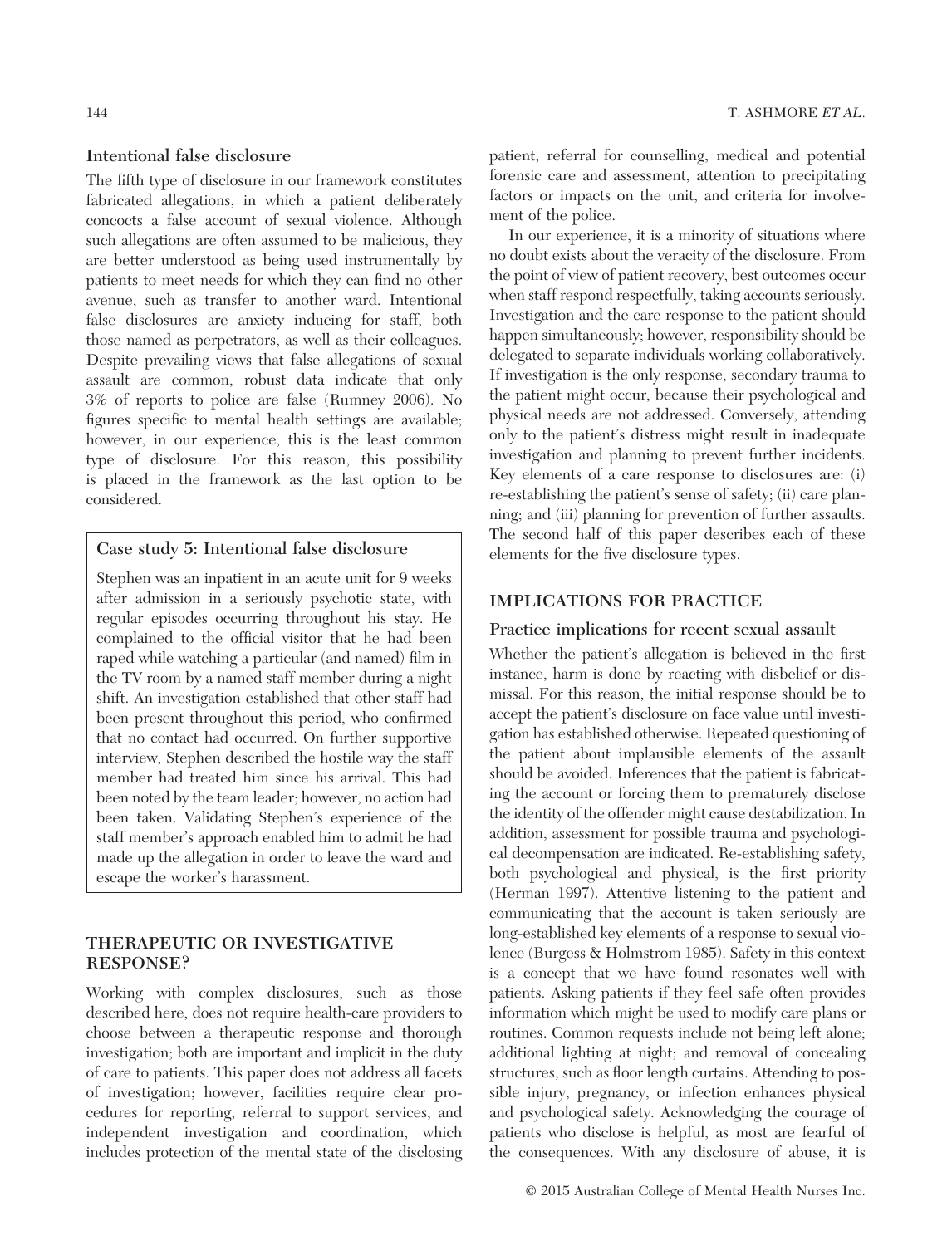important to use the same language as the patient, and not jump ahead of them in forming assumptions or conclusions. When a disclosure is made in hearing of other patients, the welfare of those individuals also requires attention to reduce risk of retriggering any past abuse they might have experienced.

The second area requiring attention following disclosure of recent sexual assault is care planning, with a focus on responding to distress. Plans should be explicit, that laying blame with the patient is unhelpful. Therapeutic responses include providing information and opportunities for patients to make their own decisions, as far as are appropriate, in relation to action on the assault. Early consultation with local sexual assault advocacy services secures timely advice on patient support, as well as the independent crisis counselling, medical and forensic assessment, and liaison with police that such services provide and which all victims of sexual assault are entitled to receive. Routine referral to these services should occur, and formalizing referral arrangements between them can be advantageous in advance of any incident occurring. In health services in the state of NSW, a standardized joint service agreement establishes processes between mental health facilities, police, and sexual assault advocacy services, allowing for local modification. Some advocacy services are able to visit facilities after incidents to assist in re-establishing the patient's sense of safety and debrief staff. Ongoing care is facilitated by documenting incidents and measures to follow up the patient in discharge plans. Files containing sensitive details should be flagged, and access limited.

The third area requiring attention is the analysis of risk factors and the introduction of preventive measures. Separating the assailant from the victim to prevent further assaults or threats occurring can also provide psychological safety. Primary prevention strategies include singlesex bathrooms, toilets, and bedrooms; separate wards for women; identification and supervision of isolated areas; and assessment of patient vulnerability on admission, with regular review and adjustment to observations. In parallel, policies should detail responses to professional misconduct and direct staff training on the issue.

## **Practice implications for responding to triggered disclosures of past sexual assault**

For patients, such as the one described in case study 3, the triggered past event is experienced as real, occurring in the present. When such accounts are simply viewed as fabrications, the patient's distress is exacerbated. Taking accounts seriously is not collusion with delusions, but a demonstration to patients that their distress is recognized and that support is available. In our experience, many

patients were not believed at the time of the original assault, and further disbelief reinforces their past thinking, putting them at risk of psychological harm. Care planning in this instance focuses on modifying environmental factors to prevent further triggering. For example, showering is a common setting for sexual assault and a frequent trigger for memories. In our experience, patients' memories are often also triggered by hostile behaviour, warranting close observation when aggressive individuals are admitted to a facility. Observation and patient discussion might assist in identifying triggers, although patients might not understand the link to their psychological state. It is not appropriate at the time of a disclosure to explore the possibility of past abuse to make these links for the patient. This should be followed up at a later time when the patient has stabilized. While it might not be possible to prevent such disclosures, staff training on the prevalence, nature, and impacts of sexual assault, particularly in mental health populations, as well as the introduction of trauma-informed care practices, can reduce triggering.

#### **Practice implications for repetitive disclosures**

Although it might appear that a patient is repeatedly recounting the same event, investigation is required to confirm that no recent assault has occurred. It is well established that sexual violence perpetrators target victims who are vulnerable due to their size, mental capacity, age, isolation, or other reasons (Conte *et al*. 1989; Elliott *et al*. 1995). Those deemed to be unlikely to be able to perform well as witnesses in a court case are also increasingly being targeted (Stern 2010). Patients who repetitively disclose assaults while inpatients in facilities are easily discredited, heightening their vulnerability to further assaults.

Establishing safety with patients who make repetitive disclosures differs little from the steps described for other disclosure types. Although health professionals might become frustrated by repeated accounts, it is helpful to be open to the possibility that the patient needs to recount the narrative of their past trauma to receive validation. However, exposure to these accounts is often unhelpful for other patients. Care responses include accompanying the patient to a quiet area and setting boundaries around the discussion, following which the staff might engage the patient in another activity. Consultation with a local sexual assault advocacy service might help identify appropriate strategies for both staff and patients.

## **Practice implications for 'delusional' disclosures**

As with any heightened distress or psychosis, a patient experiencing thoughts that they are continuing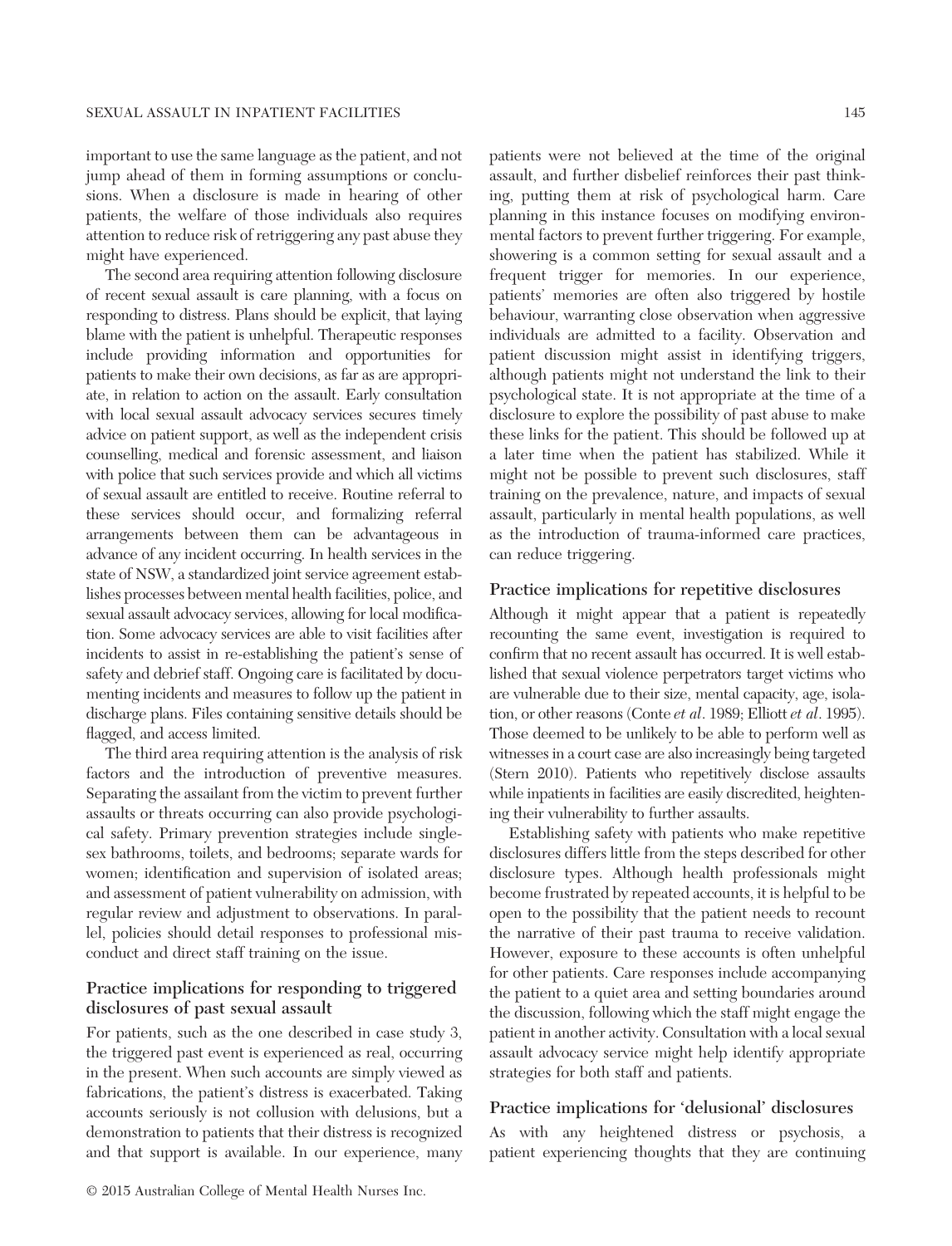to experience sexual violence, requires responses aimed at reconnecting them with the present. Although a past history of sexual assault might not have been disclosed, there is a recognized link between psychosis and past sexual assault history (Read 1997). Interventions should assume that such a history is possible, and work to reinstate a sense of safety for the patient.

## **Practice implications for intentional false disclosure**

Known tendencies by a specific patient to make intentional false disclosures can be countered by strategies that include allocating staff time to assist in meeting the patient's needs, ensuring a minimum of two staff members present when caring for the patient, and delegating primary care to a female staff member against whom allegations are less likely to occur. When this type of disclosure is not taken seriously, patients might use more extreme attempts to get their needs met.

Care planning in these instances is often poorly attended to, once it is revealed that an intentional false disclosure has been made. Patients should continue to be treated with respect, with efforts to identify needs they might be attempting to address. Strategies to prevent reoccurrence include avoiding confrontational behaviour by staff, addressing personality conflicts through discussion or reassigning new primary care nurses, and moving the patient to another ward. Such actions should be seen in terms of minimizing the damage done to all by false disclosures.

## **Service capacity building and staff support**

Recognizing previous trauma and working from a trauma-informed care model requires an entire paradigm shift from the current biological and behavioural model that underpins mental health service delivery. The underpinning principles of a trauma-informed mental health system include staff awareness of how trauma reactions manifest; collaborative practice; and emphases on patient safety, choice, and control (Ashmore 2013). The vulnerability of mental health patients means that sexual abuse can never be completely prevented. Both undergraduate education and ongoing staff development are needed. Preparedness for disclosures includes the development of clear procedures for responding to disclosures and referral pathways with local sexual assault advocacy services and police. It is to be expected that staff called on to respond will experience some distress. Vicarious trauma can be minimized by regular supervision and debriefing (McCann & Pearlman 1990; Trippany *et al*. 2004).

# **POLICY AND RESEARCH IMPLICATIONS**

Despite the evidence linking mental illness and sexual violence, translating these links into practice has been slow. The introduction of trauma-informed models of care in mental health settings is a first step. In relation to our proposed framework and suggested responses, policy is needed to stipulate how both plausible and implausible disclosures are investigated and addressed in facilities and to require mandatory training of staff. Further research is required into the frequency of each type of disclosure, and to test models of intervention for each type.

## **CONCLUSION**

Sexual violence is a serious risk to patients in mental health facilities, with extremely negative consequences for patients. Disclosures of sexual assault are distressing for staff in mental health facilities; however, need to be anticipated and addressed in ways that ensure due diligence. When a patient discloses sexual assault, it is likely not to be a straightforward disclosure, and determining whether it occurred is not the first priority. Rather, all disclosures need to be taken seriously and responded to appropriately. Although uncertainty is more challenging for staff, appropriate investigation and response are required. Our proposed framework provides a guide for determining the most likely type of disclosure and responding to patients, taking account of the reality of how disclosures of abuse are made by patients with mental illness.

## **ACKNOWLEDGEMENTS**

We acknowledge the courage and honesty of the many women who have shared with us their stories of abuse in mental health facilities over the past 20 years, and to the dedicated professionals in facilities, who are addressing these issues to provide the highest standards of safe care to patients.

#### **REFERENCES**

- Ashmore, T. (2013). Trauma informed care in acute mental health inpatient units: A comparative study (Dissertation). Palmerston North: Massey University. [Cited 11 November 2014]. Available from: URL: [http://hdl.handle.net/10179/](http://hdl.handle.net/10179/5855) [5855](http://hdl.handle.net/10179/5855)
- Australian Bureau of Statistics (2013). *Personal Safety Survey 2012*. Canberra: Australian Government. Available from: URL: [http://www.abs.gov.au/AUSSTATS/abs@.nsf/Lookup/](http://www.abs.gov.au/AUSSTATS/abs@.nsf/Lookup/4906.0Main+Features12012?OpenDocument) [4906.0Main+Features12012?OpenDocument](http://www.abs.gov.au/AUSSTATS/abs@.nsf/Lookup/4906.0Main+Features12012?OpenDocument)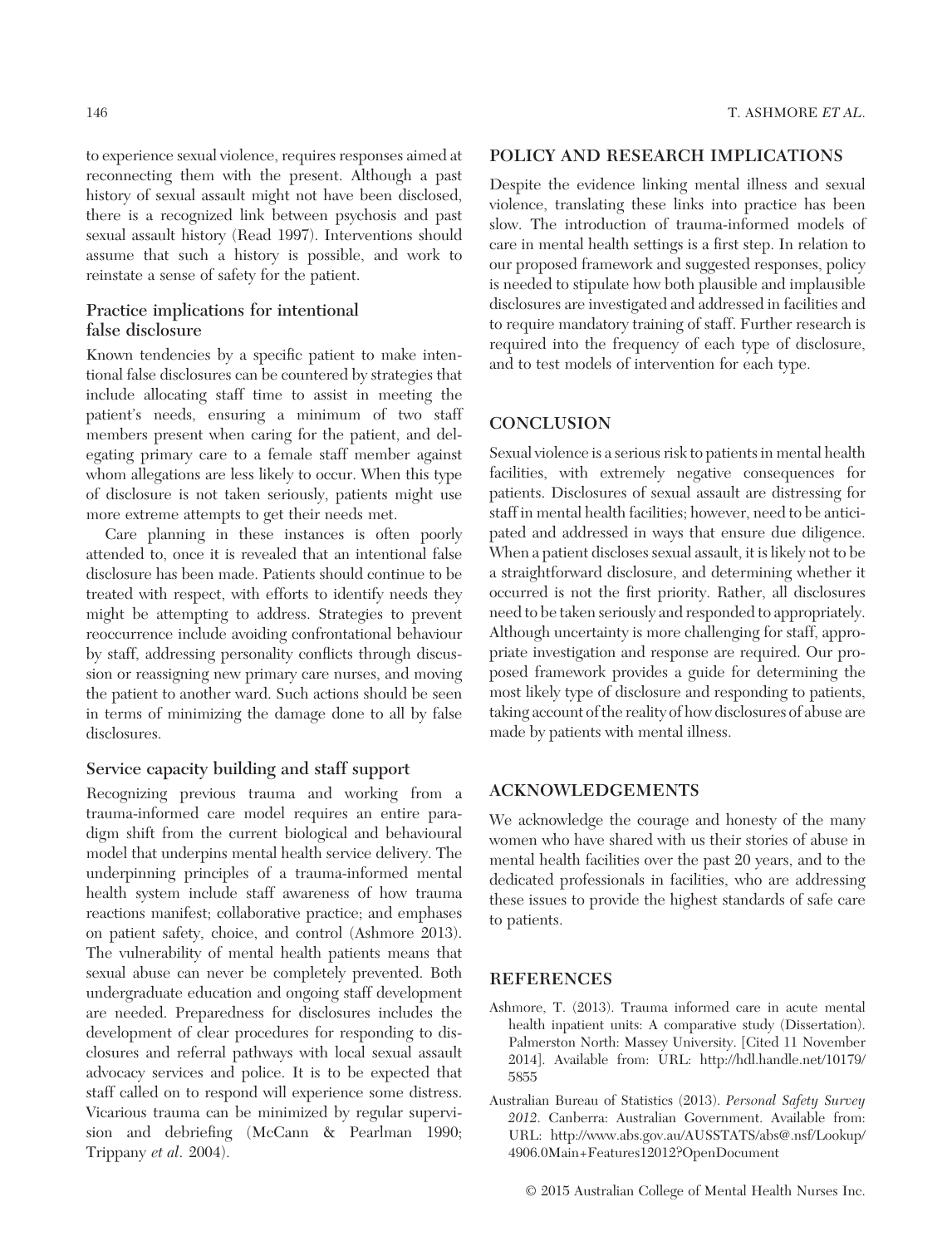#### SEXUAL ASSAULT IN INPATIENT FACILITIES 147

- Burdekin, B., Guilfoyle, M., Hall, D. & Human Rights and Equal Opportunity Commission (1993). *Human Rights and Mental Illness: Report of the National Inquiry into the Human Rights of People with Mental Illness*. Canberra: Human Rights and Equal Opportunity Commission.
- Burgess, A. & Holmstrom, L. (1985). Rape trauma syndrome and post traumatic stress response. In: A. Burgess & L. Holmstrom (Eds). *Rape and Sexual Assault: A Research Handbook*. (pp. 46–60). New York: Garland Publishing.
- Clark, H. & Fileborn, B. (2011). Responding to women's experiences of sexual assault in institutional and care settings. *ACSCA Wrap*. (p. 20). Melbourne, Vic.: Australian Institute of Family Studies.
- Clarke, H. & Victorian Women and Mental Health Network (2008). *Nowhere to Be Safe: Women's Experiences of Mixed-Sex Psychiatric Wards*. Melbourne, Vic.: Victorian Women and Mental Health Network.
- Conte, J., Wolf, S. & Smith, T. (1989). What sexual offenders tell us about prevention strategies. *Child Abuse & Neglect*, *13*, 293–301.
- Dallam, S. (2002). Crisis or creation? A systematic examination of false memory syndrome. *Journal of Child Sexual Abuse*, *9*, 9–36.
- Davidson, J. (1997). *Every Boundary Broken: Sexual Abuse of Women Patients in Psychiatric Institutions*. Sydney, NSW: Women & Mental Health Incorporated.
- Education Centre Against Violence (2013). Education Centre Against Violence Annual Report. Sydney, NSW: Education Centre Again Violence, NSW Health.
- Elliott, D. E., Bjelajac, P., Fallot, R. D., Markoff, L. S. & Reed, B. G. (2005). Trauma-informed or trauma-denied: Principles and implementation of trauma-informed services for women. *Journal of Community Psychology*, *33*, 461–477.
- Elliott, M., Browne, K. & Kilcoyne, J. (1995). Child sexual abuse prevention: What offenders tell us. *Child Abuse & Neglect*, *19*, 579–594.
- Frueh, B. C., Knapp, R. G., Cusack, K. J. *et al*. (2005). Patients' reports of traumatic or harmful experiences within the psychiatric setting. *Psychiatric Services*, *56*, 1123– 1133.
- Goodman, L. A., Salyers, M. P., Mueser, K. T. *et al*. (2001). Recent victimization in women and men with severe mental illness: Prevalence and correlates. *Journal of Traumatic Sress*, *14*, 615–632.
- Grubaugh, A. L., Frueh, B. C., Zinzow, H. M., Cusack, K. J. & Wells, C. (2007). Patients' perceptions of care and safety within psychiatric settings. *Psychological Services*, *4*, 193– 201.
- Hardy, A., Young, K. & Holmes, E. (2009). Does trauma memory play a role in the experience of reporting sexual assault during police interviews? An exploratory study. *Memory*, *17*, 783–788.
- Harris, M. E. & Fallot, R. D. (2001). Envisioning a traumainformed service system: A vital paradigm shift. In: M. E. Harris & R. D. Fallot (Eds). *Using Trauma Theory to Design*

*Service Systems: New Directions for Mental Health Services*. (pp. 3–22). San Francisco, CA: Jossey-Bass.

- van der Hart, O., Steele, K., Boon, S. & Brown, P. (1993). The treatment of traumatic memories: Synthesis, realization, and integration. *Dissociation*, *6*, 162–180.
- Herman, J. L. (1997). *Trauma and Recovery: The Aftermath of Violence from Domestic Abuse to Political Terror*. New York, NY: Basic Books.
- Kezelman, C. A. & Stavropoulos, P. A. (2012). *Practice Guidelines for Treatment of Complex Trauma and Trauma Informed Care and Service Delivery*. Kirribilli, NSW: Adults Surviving Child Abuse (ASCA).
- van der Kolk, B. A. (1994). The body keeps the score: Memory and the evolving psychobiology of posttraumatic stress. *Harvard Review of Psychiatry*, *1*, 253–265.
- Laugharne, R. & Priebe, S. (2006). Trust, choice and power in mental health. *Social Psychiatry and Psychiatric Epidemiology*, *41*, 843–852.
- Lawn, T. & McDonald, E. (2009). Developing a policy to deal with sexual assault on psychiatric in-patient wards. *Psychiatric Bulletin*, *33*, 108–111.
- McCann, I. L. & Pearlman, L. A. (1990). Vicarious traumatization: A framework for understanding the psychological effects of working with victims. *Journal of Traumatic Stress*, *3*, 131–149.
- McFarlane, A., Schrader, G., Bookless, C. & Browne, D. (2006). Prevalence of victimization, posttraumatic stress disorder and violent behaviour in the seriously mentally ill. *Australian and New Zealand Journal of Psychiatry*, *40*, 1010– 1015.
- McLindon, E. & Harms, L. (2011). Listening to mental health workers' experiences: Factors influencing their work with women who disclose sexual assault. *International Journal of Mental Health Nursing*, *20*, 2–11.
- Meares, R. (2012). *A Dissociation Model of Borderline Personality Disorder*. New York: WW Norton & Company.
- National Patient Safety Agency (2006). With safety in mind: Mental health services and patient safety. *Patient safety observatory report 2*. London: National Patient Safety Agency.
- NSW Department of Health (2013). *Sexual Safety of Mental Health Consumers Guidelines*. [Cited 12 November 2013]. Available from: URL: [http://www0.health.nsw.gov.au/](http://www0.health.nsw.gov.au/policies/GL/2013/GL2013_012.html) [policies/GL/2013/GL2013\\_012.html](http://www0.health.nsw.gov.au/policies/GL/2013/GL2013_012.html)
- Read, J. (1997). Child abuse and psychosis: A literature review and implications for professional practice. *Professional Psychology: Research and Practice*, *28*, 448–456.
- Read, J., Hammersley, P. & Rudegeair, T. (2007). Why, when and how to ask about childhood abuse. *Advances in Psychiatric Treatment*, *13*, 101–110.
- Rothschild, B. (2000). *The Body Remembers: The Psychophysiology of Trauma and Trauma Treatment*. New York: WW Norton & Company.
- Rumney, P. N. S. (2006). False allegations of rape. *The Cambridge Law Journal*, *65*, 128–158.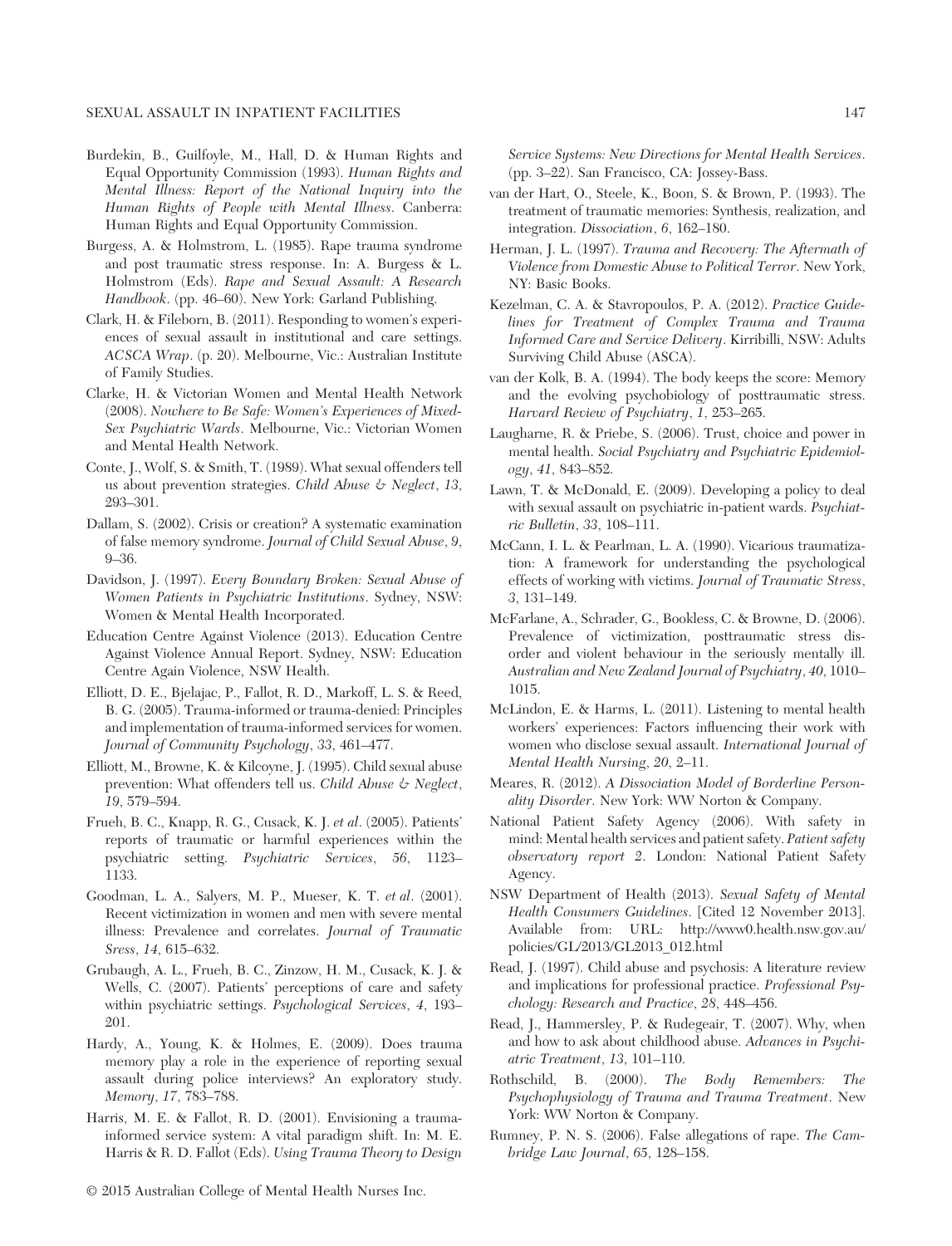- Spataro, J., Mullen, P. E., Burgess, P. M., Wells, D. L. & Moss, S. A. (2004). Impact of child sexual abuse on mental health: Prospective study in males and females. *The British Journal of Psychiatry*, *184*, 416–421.
- Stenius, V. M. K. & Veysey, B. M. (2005). 'It's the little things': Women, trauma, and strategies for healing. *Journal of Interpersonal Violence*, *20*, 1155–1174.
- Stern, V. (2010). *The Stern Review: Independent Review into How Rape Complaints Are Handled by Public Authorities in England and Wales*. London: Government Equalities Office and Home Office.
- Trippany, R. L., Kress, V. E. W. & Wilcoxon, S. A. (2004). Preventing vicarious trauma: What counselors should know when working with trauma survivors. *Journal of Counseling & Development*, *82*, 31–37.
- Victorian Mental Illness Awareness Council (2013). Zero Tolerance for Sexual Assault: A safe admission for women. Victoria. [Cited 12 August 2014]. Available from: URL: [http://](http://www.daru.org.au/wp/wp-content/uploads/2013/05/Zero-Tolerance-for-Sexual-Assult_VMIAC.pdf) [www.daru.org.au/wp/wp-content/uploads/2013/05/Zero](http://www.daru.org.au/wp/wp-content/uploads/2013/05/Zero-Tolerance-for-Sexual-Assult_VMIAC.pdf) [-Tolerance-for-Sexual-Assult\\_VMIAC.pdf](http://www.daru.org.au/wp/wp-content/uploads/2013/05/Zero-Tolerance-for-Sexual-Assult_VMIAC.pdf)
- Williams, W. I. (2006). Complex trauma: Approaches to theory and treatment. *Journal of Loss and Trauma*, *11*, 321–335.